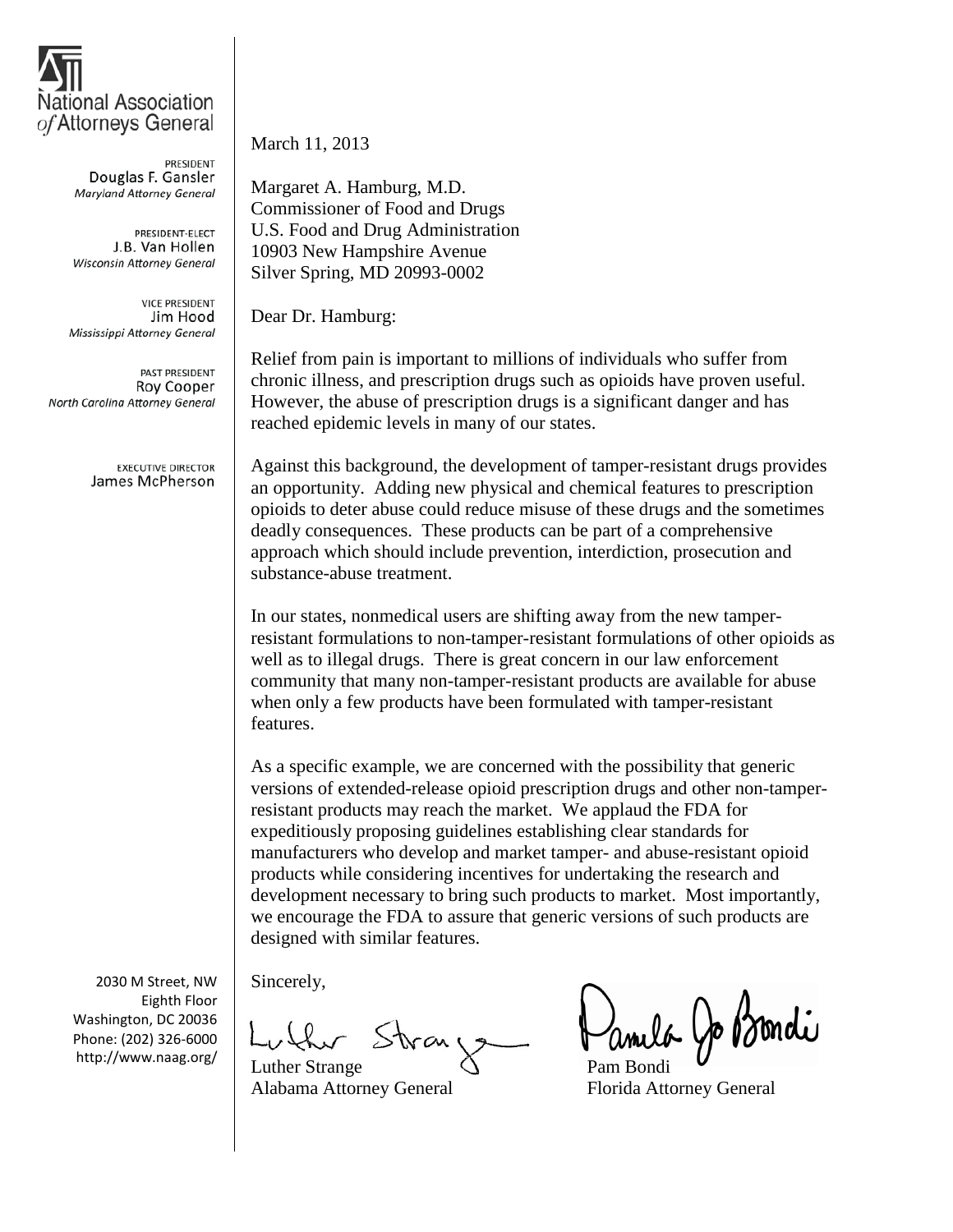Jack Conway<br>
Kentucky Attorney General<br>
North Caroli

Michael Geraghty 1 and 1 and 1 and 1 and 1 and 1 and 1 and 1 and 1 and 1 and 1 and 1 and 1 and 1 and 1 and 1 and 1 and 1 and 1 and 1 and 1 and 1 and 1 and 1 and 1 and 1 and 1 and 1 and 1 and 1 and 1 and 1 and 1 and 1 and 1

it will

Dustin McDaniel  $\overline{X}$  Kamala Harris Arkansas Attorney General California Attorney General

utt  $\ell_{\rm m}$   $\omega$ .

S. Olana

Sam Olens Lenny Rapadas Georgia Attorney General Guam Attorney General

David Louie Lawrence Wasden

Lisa Madigan  $\blacksquare$  Tom Miller Illinois Attorney General Iowa Attorney General

 $\leq$  for  $2f$ 

ant 1 mills

**Janet Mills** Douglas F. Gansler

Tay Coper

North Carolina Attorney General

 $\sim$ 

Alaska Attorney General Arizona Attorney General

amale

peph R. Biten, III

John Suthers Joseph R. "Beau" Biden III Colorado Attorney General Delaware Attorney General

 $\pmb{\mathcal{L}}$ 

Hawaii Attorney General **Idaho Attorney General** 

 $\delta r$ 

Derek Schmidt James "Buddy" Caldwell Kansas Attorney General Louisiana Attorney General

des *He*nsle

Maine Attorney General Maryland Attorney General Maryland Attorney General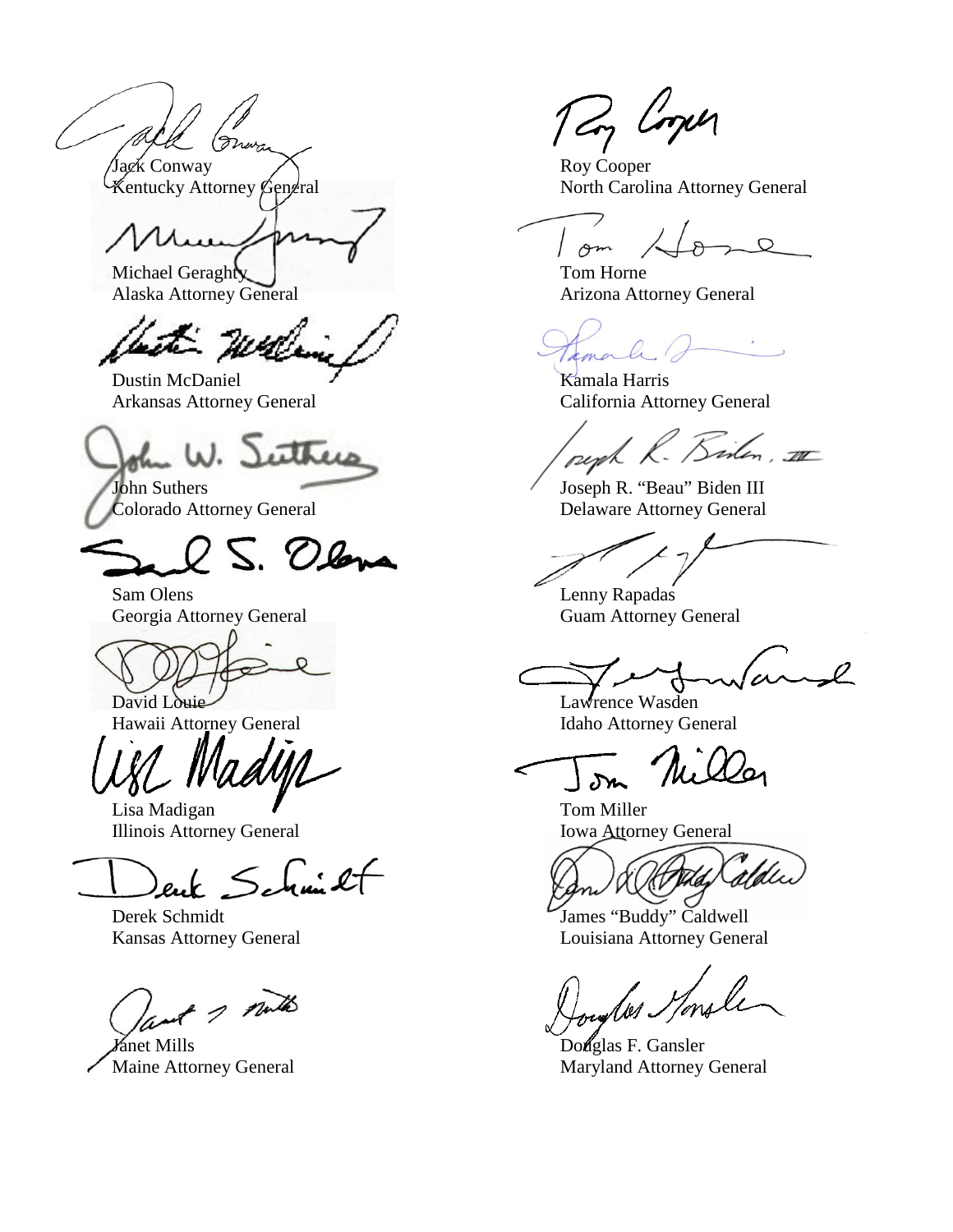Maxwa Coakley

Martha Coakley **Lori Swanson** Massachusetts Attorney General Minnesota Attorney General

Jim Hood Chris Koster Mississippi Attorney General Missouri Attorney General

 $\omega/$  /H  $\prime$ 

Jeffrey Chiesa Gary King

Eric Schneiderman and a stenehjem (Wayne Stenehjem (

susho

Mike DeWine Scott Pruitt

Ellu 7. ounder

(Ellen Rosenblum Kathleen Kane Kathleen Kane Kathleen Kane Kathleen Kane Kathleen Kane Kathleen Kane Kathleen Kane Kathleen Kane Kathleen Kane Kathleen Kane Kathleen Kane Kathleen Kane Kathleen Kane Kathleen Kathleen Kane

multe

Luis Sánchez Betances Peter Kilmartin

runin بمصر  $\lim$  Fox  $\int$  on Bruning  $\lim_{x \to a}$ 

Montana Attorney General Nebraska Attorney General

Catherine Cortez Masto Michael Delaney Nevada Attorney General New Hampshire Attorney General

New Jersey Attorney General New Mexico Attorney General

New York Attorney General North Dakota Attorney General

Ohio Attorney General Oklahoma Attorney General

Hlon

Pennsylvania Attorney General

Kilmartin

Puerto Rico Attorney General Rhode Island Attorney General